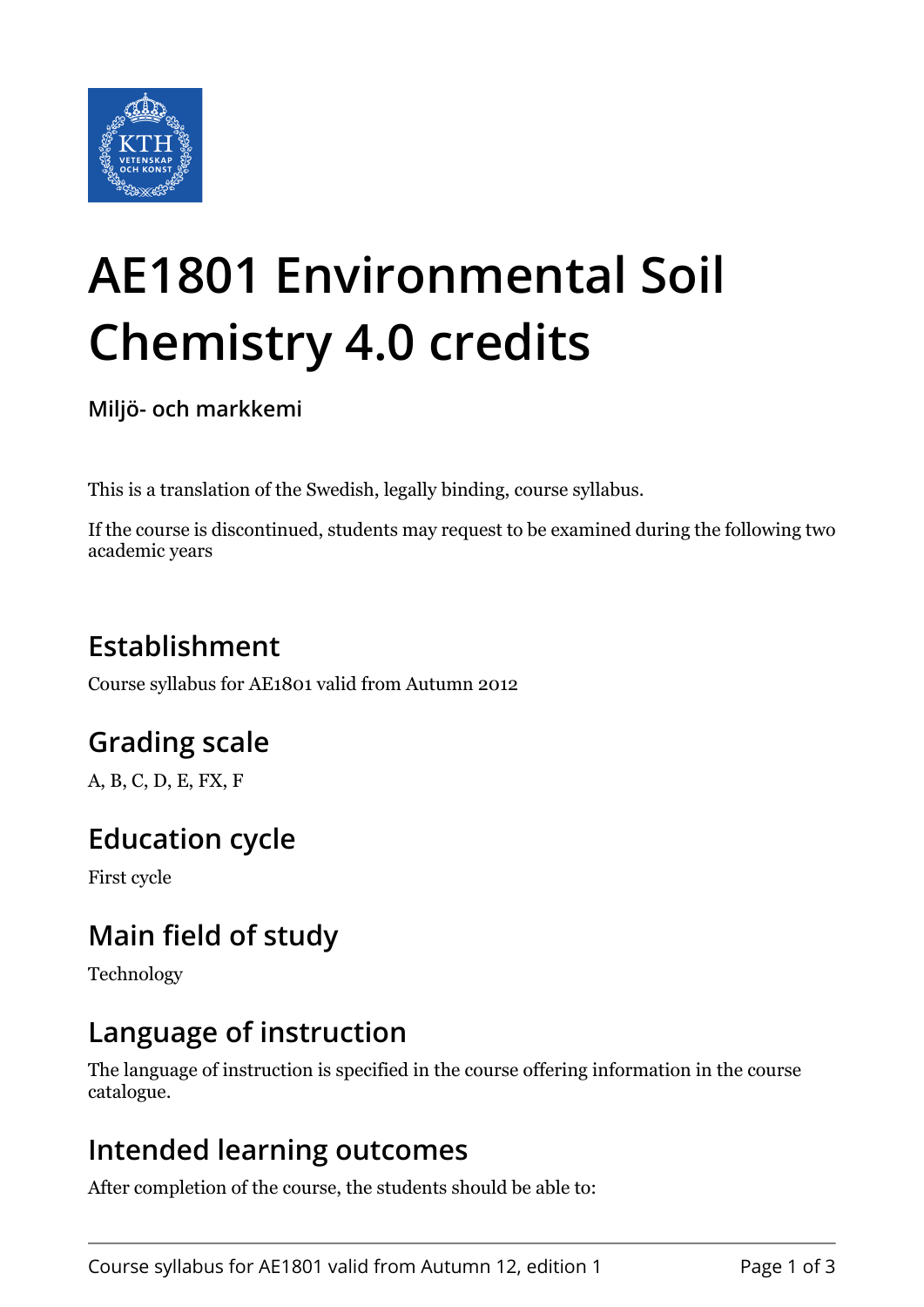- understand chemical processes in soils and sediments, and the factors affecting the runoff quality.

- assess the mobility of various contaminants in soils and waters.
- plan sampling, interpret chemical analyses.

#### **Course contents**

- Soils in Sweden and soil chemical properties.
- Adsorption of substances to particle surfaces.
- Contaminants (metals and organic pollutants) in soils and waters.
- Redox processes in soils and waters.
- Models for simulation of the behaviour of substances in soil and water.
- Acidification and eutrophication, assessment of environmental status.

# **Disposition**

The course is partly designed as a project in which the chemical properties of a soil is investigated and evaluated.

# **Specific prerequisites**

2 years of academic studies in the field of Energy and Environment, course KA1020 Fundamental Chemistry, 7,5 credits, or courses with similar content.

## **Course literature**

Gustafsson, J.P., Jacks, G., Simonsson, M., Nilsson, I. 2008. Mark och vattenkemi. Teori.

## **Examination**

- PRO1 Project Assignment, 2.0 credits, grading scale: A, B, C, D, E, FX, F
- TEN1 Written Examination, 2.0 credits, grading scale: A, B, C, D, E, FX, F

Based on recommendation from KTH's coordinator for disabilities, the examiner will decide how to adapt an examination for students with documented disability.

The examiner may apply another examination format when re-examining individual students.